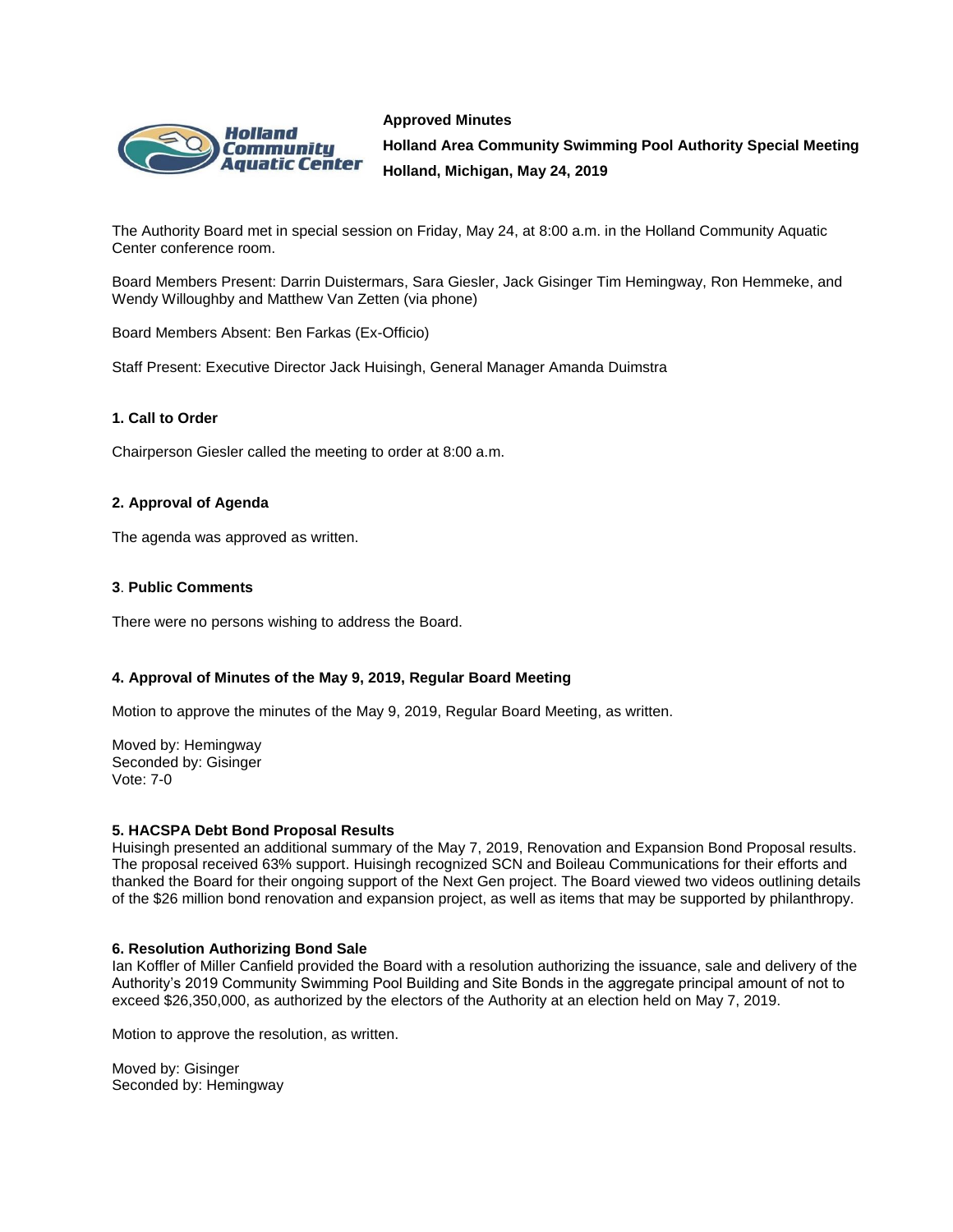Roll Call Vote: Giesler – Yes Hemmeke – Yes Duistermars – Yes Hemingway – Yes Gisinger – Yes VanZetten – Yes Willoughby – Yes Vote: 7-0

Huisingh requested that the Board authorize the Executive Director to open a capital project fund account with Huntington Bank as the paying agent.

Motion to authorize the creation of a capital project fund account with Huntington Bank.

Moved by: Duistermars Seconded by: Willoughby Vote: 7-0

## **7. HACSPA Committee Reports**

#### a. **Executive Committee Report** - **Giesler, Executive Committee Chair**

No meeting since the last Board meeting.

#### b. **Finance Committee Report – Gisinger, Finance Committee Chair**

Motion to approve the tax authorization form (L-4029) for summer 2019, at a rate of .9915 for operations and 1.25 for debt.

Moved by: Hemingway Seconded by: Willoughby Vote: 7-0

Huisingh advised that he has met with investment management provider Meeder and will continue to meet with other potential Bond proceed investment firms for support and appropriate investment of Bond proceeds and the construction process. Firms will be required to manage any potential arbitrage. The Authority's current accounting firm; Geenen and Kolean continue to assist HCAC by assuring proper accounting channels.

Huisingh advised that the 1998 Debt Bond balance is approximately \$64,000 remaining, to be used for 1998/2013 Bond and building capital projects per Bond Council advice.

VanZetten was excused from the meeting at 8:45 a.m.

## **8. HCAC Executive Director**

- a. HCAC Next Gen Communications will transition from SCN to Boileau Communications.
- b. Per the City of Holland Board of Appeals, a neighborhood meeting will be held at Herrick District Library on May 29, from 6-7 p.m. to discussion upcoming expansion and parking concerns. Giesler reported that discussions with the City have been positive.

#### **9. Other Business and Issues**

a. Huisingh recognized and thanked Nancy Kuipers and Amanda Duimstra for 20 years of service within the HCAC organization.